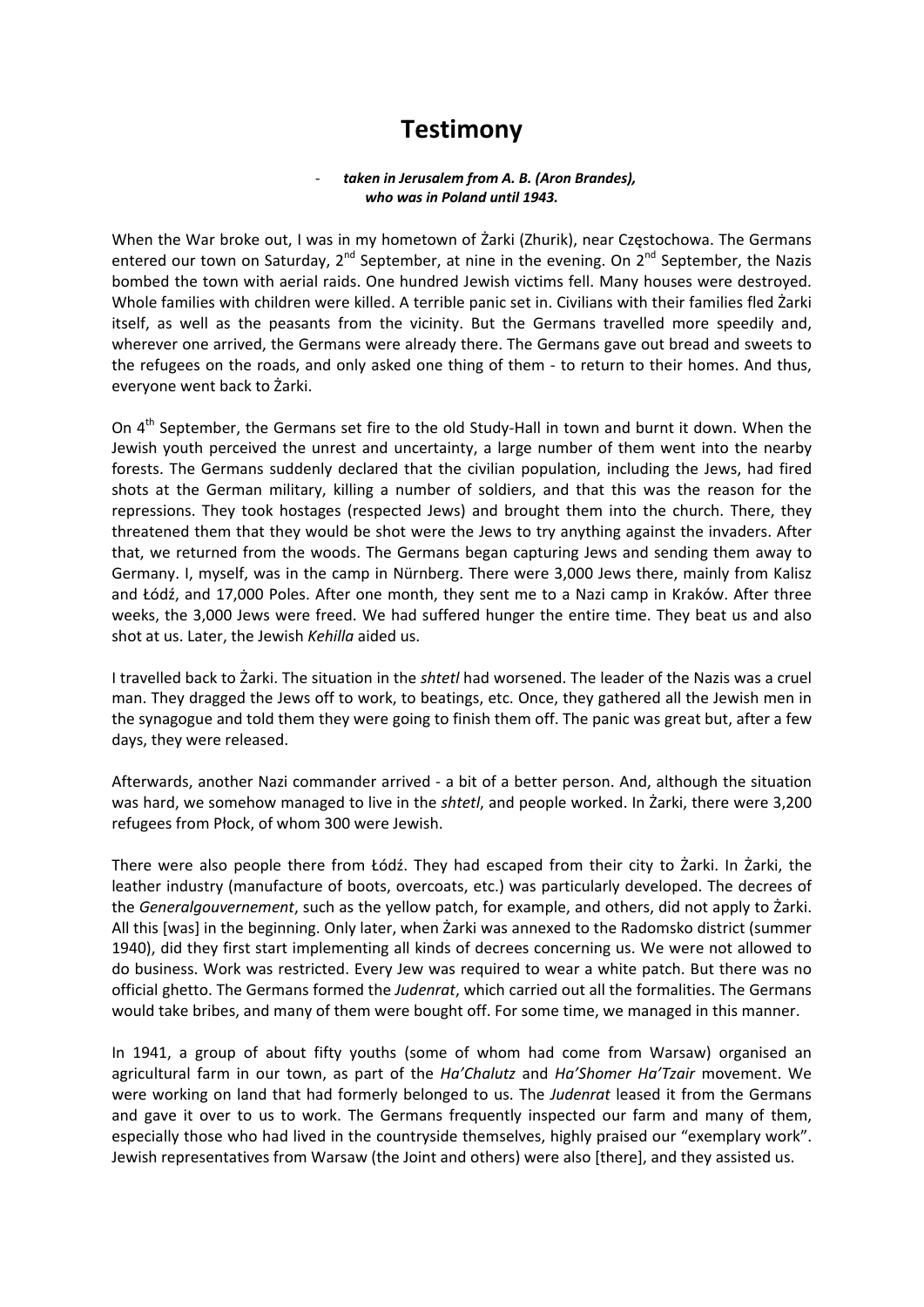For us, the large deportations began in September 1942. The German "Commission [sic Commando] for the Extermination of Jews" arrived in Częstochowa on 22<sup>nd</sup> September 1942, and that is when the horrific days began for the entire Częstochowa area.

With us in  $\dot{z}$  arki, the deportations began on  $6<sup>th</sup>$  October 1942. We found out that there would already be a deportation the next day. Some of the Jews fled to the fields, forests and surrounding villages, and also to the neighbouring *shtetl* of Piltz (Pilica). The deportation had been carried out in Pilica one month earlier, and some of the Jews there had then fled to us and lived in Żarki. When the deportation was about to take place in Żarki, the Pilica Jews and some of those from Żarki fled to Pilica (which was already "*Judenrein*" [clean of Jews]) and there they hid themselves.

On 6<sup>th</sup> October, one hundred Germans and Ukrainians arrived in Żarki on motorised vehicles. In addition, the local Nazi police gathered, together with the "*Grenzwache*" [Border Guard]. The Germans ordered all the Jews to assemble in the marketplace. They went from house to house, driving the Jews out to the marketplace. Whoever was found hiding, in a cellar or some other place, was shot on the spot. Sick people were also shot in their beds. They only spared thirty Jews in order to help liquidate the Jewish property.

In this manner, the Nazis gathered 780 Jews in the market (they shot immediately twenty‐three [of these] Jews). Each one of the assembled (men, women and children) was allowed to take one small package. All the Jews were taken to the Złoty Potok railway station. There, they were treated with the greatest cruelty. They were all packed into freight carriages. When mothers refused to give up their children, they were shot on the spot ‐ together with their children. Young people, who tried to escape, were also shot.

The Jews who managed to escape into the forests began returning to Żarki, being unable to hold out in their hiding places. Many of them were detained and, once a group of 40‐50 had been gathered, they were sent away to Częstochowa (later to Piotrków), because parties of Jews continued to be sent out from there.

I personally fled to Pilica. I was there for three weeks, with a group of twenty‐five comrades. We collaborated with the Polish partisans there. Together, we distributed different flyers, went to [mount] attacks in the woods, shot at the Germans and made assassination attempts on them. The partisan movement had just begun there. With weapons in hand, the Jewish youth organised attacks upon the Germans.

I must add that, before the deportation from Żarki took place, a group of Jewish youth ‐ and the *Ha'Chalutz* and *Ha'Shomer Ha'Tzair* members in particular ‐ organised a self‐defence [squad]. We worked out detailed plans on how to cut off the telephone lines, mount attacks on the Germans and so on. But we could not carry out the plan because the Germans had made a rule that wherever a shot was heard, they would they murder the entire Jewish population around them, including the women and children. Due to this, we did not wish to also take from the Jews their last hope that they ‐ or at least their children ‐ might be saved.

Three weeks later, the second deportation took place from Pilica [and] from the entire Kraków district. After the second deportation, if a Jew was found in this region (Pilica, Wolbrom, Miechów), he was shot on the spot. Those of us, who had hidden in Pilica, fled back to Żarki. We could not show ourselves on the streets, because every Jew was arrested. The Jews went into sealed‐up houses. They concealed themselves in the attics and the cellars. There was no food. In the evening, we went to the thirty Jews (whom the Germans had still retained) and received food products from them. There were harsh frosts just then and it was hard to endure the situation.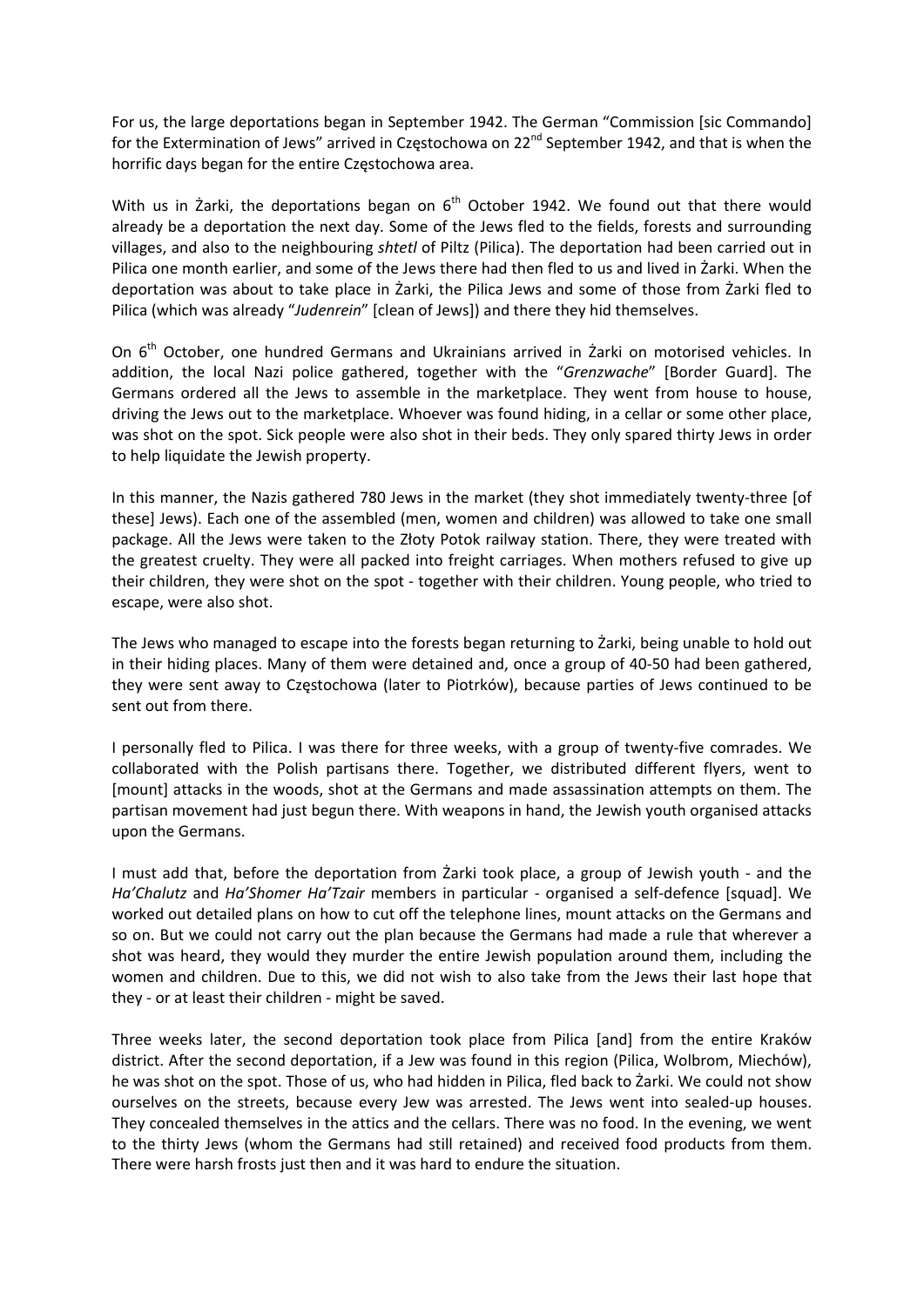Seeing as how the Germans knew that there were still many Jews in hiding, they issued an order to the effect that, by  $30<sup>th</sup>$  November 1942, all Jews were to come into the ghettoes, where they would be allowed to live and work. In addition, the Germans declared that "the record of the deportations has already been completed".

Sixteen new ghettoes were then formed in the four districts ‐ Warsaw, Kraków, Radom [and] Lublin. The newly‐created ghetto, nearest to Żarki, was in Radomsko (in Częstochowa, there was only a labour camp, but no ghetto; the Jews there worked in factories essential to the [German] war effort).

Those in hiding had no way out and to remain in the woods any longer was impossible – they came forward and then left for the ghetto in Radomsko. Among them were also many Jews from Pilica and Wolbrom. In this manner, a camp of 5,000 Jews was formed in the Radomsko Ghetto. Until the first deportation, there had been up to 10,000 Jews in Radomsko. All of them had then been sent away. They only left 200 Jews to liquidate Jewish property.

I was among those who returned to Radomsko. The Germans concentrated all these 5,000 Jews into seven huge houses. One cannot imagine how crowded it was there. There were thirty people to one room - [including] women and children. The situation was horrifying. Food could only be obtained, from Poles, for large sums of money.

We were in Radomsko until  $6<sup>th</sup>$  January 1943. Jews only worked in one wood factory (300 Jews), manufacturing sledges and wagons for the Germans. The Nazis promised that "no more harm would be done to all these Jews, because they are working for the Germans".

We sent an emissary to the partisans in the woods in Pilica, and we brought a Polish partisan from there to help us in our work, because we ourselves had organised partisan groups of five individuals ("fives"). They, the Poles, were supposed to send us cars with armed [men], to take us into the woods where the Polish partisans were. But, before the leader of the Polish partisans arrived, another deportation took place in Radomsko (on  $6<sup>th</sup>$  January 1943), and we were no longer able to travel through to the woods.

Three days before the deportation, on 3rd January 1943, the Gestapo informed the *Judenrat* that there was a possibility to travel to the Land of Israel. They formed three categories:

- 1) Citizens of the Land of Israel, and holders of passports from there;
- 2) Those with close family members living in the Land of Israel;
- 3) Those with more distant relatives there.

The *Kehilla* [viz. *Judenrat*] began registering Jews. The throng was extraordinary. People stood in long queues before being able to enter the office. Up to 3,000 Jews signed up. Post factum, the Nazis told the *Judenrat* - secretly, as it were - that they could only take 300 Jews. A new selection and a new list were made. Each one had to provide the exact address of his relative in the Land of Israel. The mood improved a little. People looked forward to the Land of Israel with enthusiasm and yearning.

Then a thought arose that, should another deportation take place, we would no longer run. This running [away] was beyond [our] strengths ‐ always fleeing back and forth, again a new place, again hunger [and] cold. We decided that what would be - would be. We had no strength to continue escaping. In the meantime, the Germans added a few other houses to the ghetto and brought four Jewish doctors over from Częstochowa. They wanted to create a "ghetto atmosphere".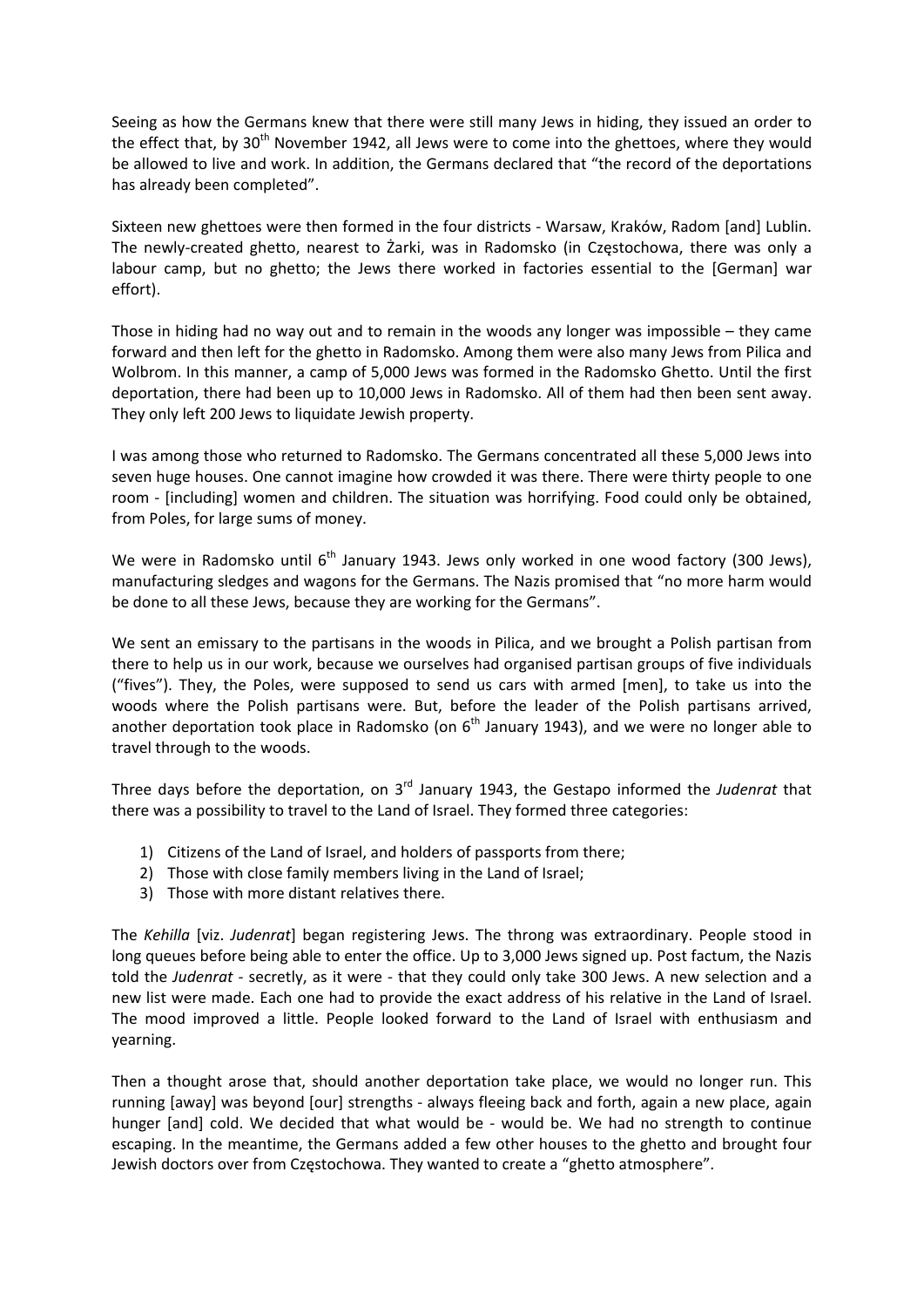On 6<sup>th</sup> January 1943, the new deportation took place. The German police, together with Ukrainians and Polish police, encircled the ghetto and began the liquidation. I was in Radomsko at the time. All the Jews were gathered at the *Judenrat* [offices] in the early morning. On that day, the Jews still remained in Radomsko. They were sent away on the second day. I personally witnessed how they took all the Jews away. Each one was told to bring a pack of 10‐15 kg. From all these 5,000 Jews, they picked out 300 young, healthy Jews and sent them to the labour camp in Skarżysko, near Radom and Kielce. The rest were taken to carriages at the railway [station]. The little packs were immediately taken from them and, from many of them (particularly those who were dressed a little better), they stripped off their clothes and crammed them into the carriages, just in their shirtsleeves. The sight was a ghastly one. The wailing and screaming reached the heavens, for the Jews already knew what awaited them. After all, there were those among them who had already escaped several times from various [concentration] points. There were many women and children among the deported. All were packed into the carriages and, on that same day, the carriages were sent off to Treblinka. The Germans left twenty-three Jews to liquidate the [Jewish] property.

A few Jews managed to conceal themselves in bunkers but, after eighteen days, the Germans searched every house [and] every place and brought out all the hidden Jews. Their number was then 350. They were led to [a location] behind the city. Poles were brought in to dig pits. These same Jews were shot and buried in mass graves. Of these 350 Jews, two boys (one aged 15 and the other 13) managed to escape because, when the Germans told the Poles to dig pits, the two boys had come up closer [and] taken up spades and later left together with the Poles. After that, the two boys made it to Będzin.

So, in this manner, the end had come to the Radomsko Ghetto, together with the Jews of the surrounding *shtetls*.

Along with eleven other comrades, I too was able to escape. We bought off the Germans with a vast sum of money. Going [about at large] was extremely dangerous, because the Nazi Central [Command] and police of all sorts were very strict. They frequently verified the identity of passersby. Four of us eventually perished behind<sup>1</sup> the city. We hid out in a worker's house, hired a sledge and travelled off to Częstochowa.

In Częstochowa, the liquidation of the "Big Ghetto" had already taken place. It previously had held over 6,000 Jews - among them, many from Łódź, Warsaw and Płock. Officially, 5,500 Jews still remained as "working Jews", who worked in labour camps inside the city and its vicinity (HASAG‐ Raków), which were working for the German armaments cause.

The Częstochowa "Big Ghetto", which had been established in 1941, had encompassed (and included) the First *Aleja*, the Nowy Rynek [New Market], Nadrzeczna, Kozia and the surrounding streets. Once the Big Ghetto had been liquidated on 22<sup>nd</sup> September 1942, the "Small Ghetto" was left, which was on Nadrzeczna, Garncarska [and] Kozia. The Old and New Markets no longer belonged to the ghetto. No one was allowed to live there, including the Poles. Whoever was found there faced the death penalty. Only later - eight months after the deportation [and] following a rigorous inspection ‐ were the Poles allowed to settle there.

When we arrived in Częstochowa, we no longer saw any children there, because the Germans only allowed those who worked to remain (only a few children remained then, whom [people] had

<sup>&</sup>lt;sup>1</sup> [TN: The often-used Yiddish expression "behind the city" denotes a location just outside of town, most likely connected to the wind prevailing in the locality - a foul-smelling business (such as a tannery or abattoir) would be located "behind the city," meaning downwind *from it.*]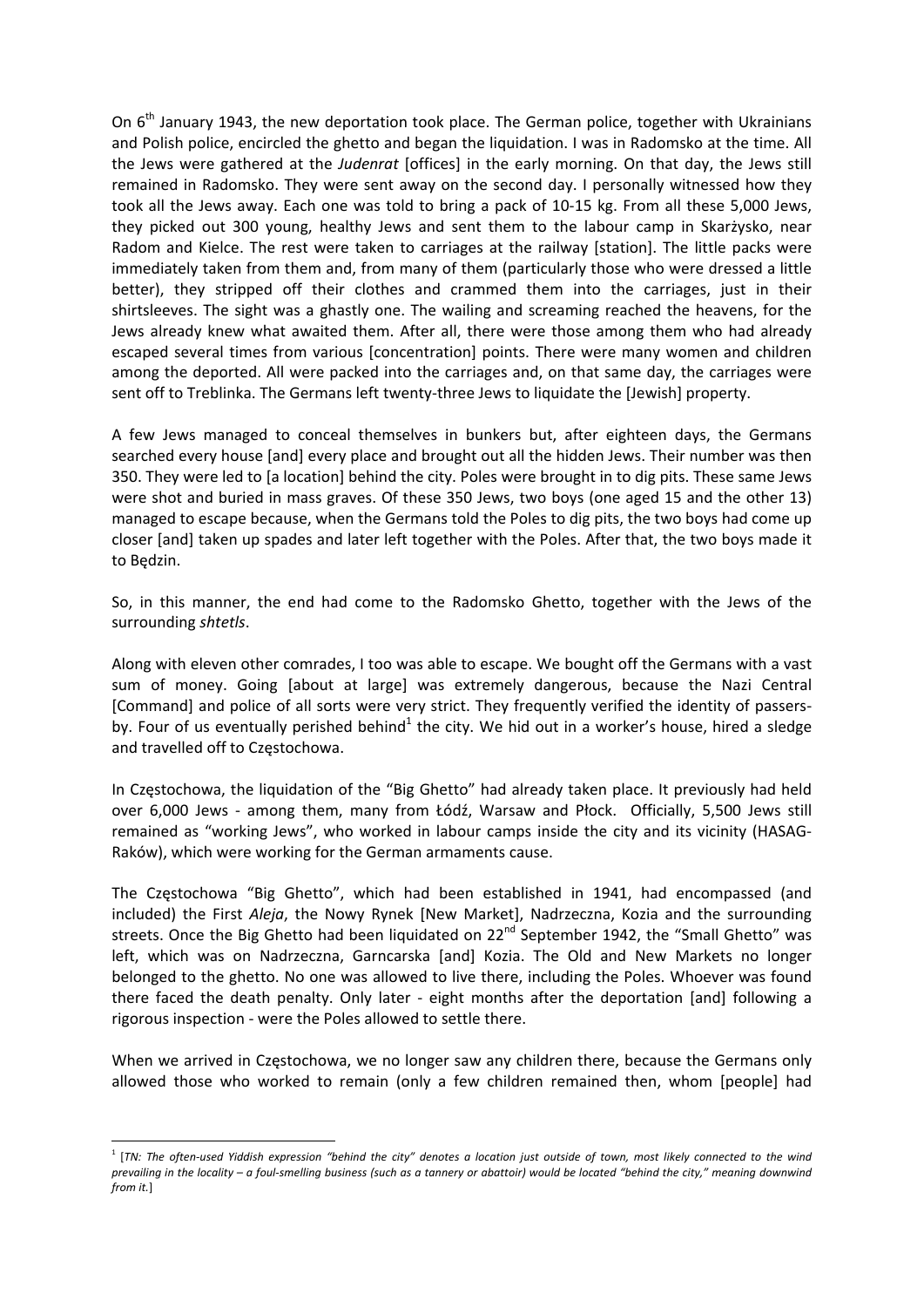managed to hide in the bunkers). Men and women were not allowed to live on the same street. Men were on one street and women on the other.

In many places, when the ghettoes were liquidated, all the Jews were herded into one location and sent away. In Częstochowa, it was different - the German, Ukrainian, Lithuanian and Polish police went from house to house, took out the Jews [and] brought them to the freight carriages at the station, where the Gestapo were standing. They paid no heed as to whether one worked or not, who he was, what he was, age, gender, etc. The Nazi High Command was also there, and they decided who amongst the Jews would live and who would not. Most of the Jews were packed into the carriages and sent away to Treblinka.

They left 5,500 Jews<sup>\*)</sup> - selected quite randomly and predominantly young people. Part of the *Judenrat* was also sent away. The deportation took three weeks, due to a lack of carriages in which to send the Jews out. The carriages were brought back every other day to take the Jews. The deportation was conducted in horrifying silence - despair and exhaustion pervaded the masses. People knew that there was no salvation and no way out.

They would pack 150 Jews into one carriage and seal the door. In some cases, half of the passengers were asphyxiated due to the lack of air. Everyone stood in the carriages in the greatest of crowded conditions ‐ [and] later on top of the corpses themselves.

The Germans threw the children into the carriages like balls, playing cruelly with them. Many children were killed in this diabolical "game". Many Jews committed suicide in their rooms when the Germans came to get them. There were a large number of intellectuals among those who killed themselves.

"This is our destiny", many said in despair.

On 4<sup>th</sup> January, on the eve of the liquidation of the Radomsko Ghetto, the Germans decided to round up the 300 Jews, who were just then not at work, and declared that they would be sent away to Radomsko\*). That is when the resistance began. The first incident was when a *Ha'Chalutz* member pulled out a revolver and attempted to shoot a Nazi. But the Nazis around him threw themselves upon him. He tussled with a German policeman and severely wounded him. But, they overpowered the Jew and, as punishment, the Nazis shot every tenth Jew in the row. Twenty‐seven Jews were shot. The rest were sent to Radomsko and, from there, with the others ‐ to Treblinka.

I was in Częstochowa for several days. Every Jew in the ghetto wore not only a white patch, but also a tin number [plate]. This number signified that the Jew had been appointed for specific work.

The Germans would take a certain number (200‐300) of Jews every week from the "Small Ghetto" and send them away to the labour camp in Skarżysko, where horrible conditions reigned [and] where people worked sixteen and eighteen hours a day. And, for this, the Jews were given fifteen or twenty *deka* [200 grams] of bread. Naturally, most could not withstand it, and the mortality rate was very great. Soon typhus also broke out.

The *Ha'Chalutz* youth decided to organise a defensive campaign. The most important issue was to procure weaponry and dynamite. This only met with partial success. Forty‐five revolvers were acquired (most of them were bought on the Polish side, and [some] were also brought from our

<sup>\*)</sup> According to A. Iżbicki's report, the number reached some 7,000. L. Brener reports 6,500. (The Editors)

<sup>\*)</sup> According to A. Iżbicki's report, the Germans had received orders to supply 100 Jews to Skarżysko.